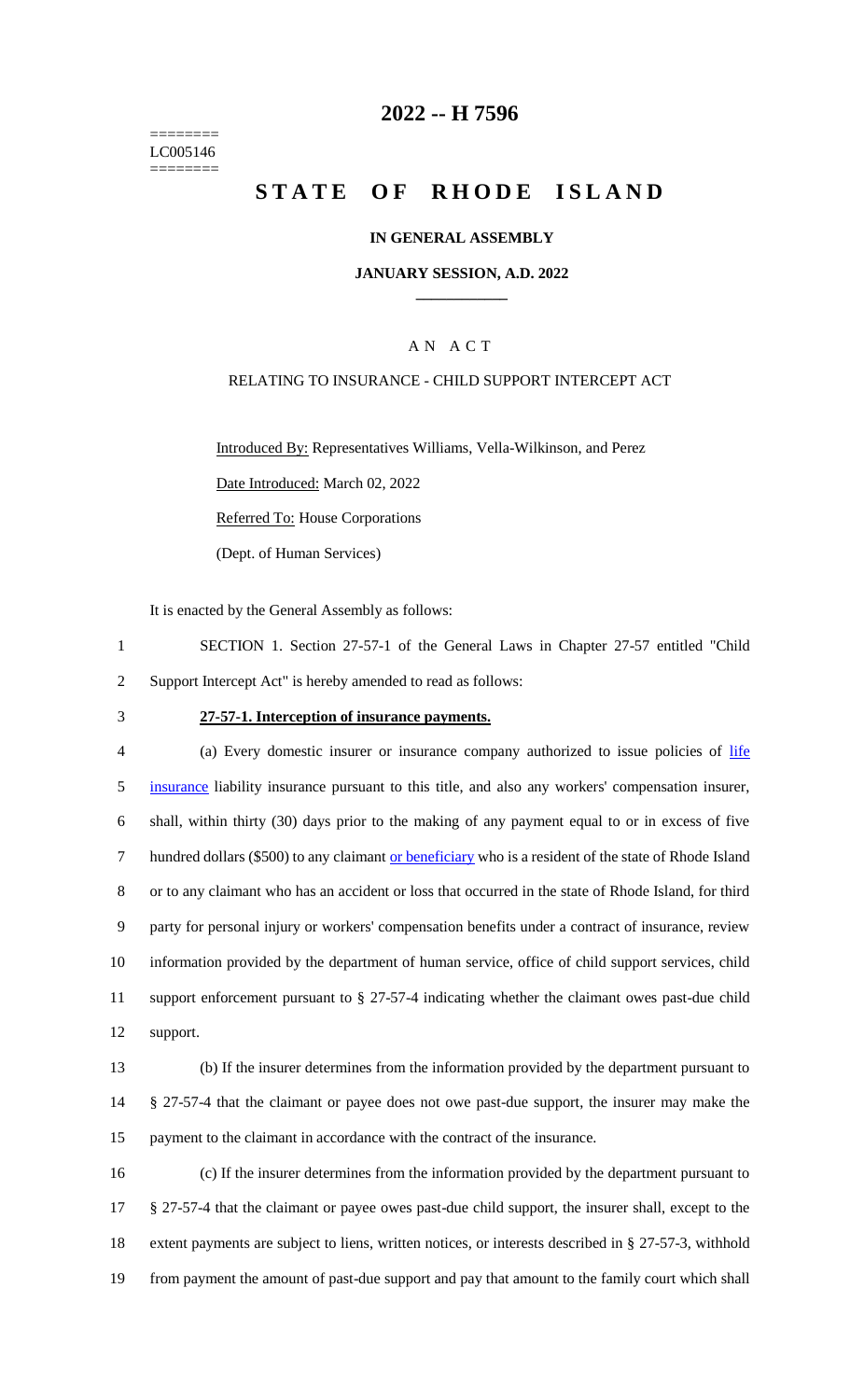credit the person's child support obligation account for the amount so paid, and the insurer shall pay the balance to the claimant or other person entitled to it. The insurer or insurance company shall provide written notice to the claimant and his or her attorney, if any, and notice by e-mail or other electronic means, to the department of the payment to the family court. The payment shall be deposited in the registry of the family court for a period of forty-five (45) days, or if an application for review has been filed pursuant to subsection (d), until further order of the court. The notice shall reflect the date, name, social security number, case number, and amount of the payment. Any insurer or insurance company, its directors, agents, and employees and central reporting organizations and their respective employees, authorized by an insurer to act on its behalf, who release information in accordance with the provisions of this chapter, or who withhold amounts from payment based upon the latest information supplied by the department pursuant to § 27-57-4 and makes disbursements in accordance with § 27-57-3, shall be in compliance and shall be immune from any liability to the claimant, payee lienholder, payee who provided written notice, or security interest holder for taking that action.

 (d) Any claimant aggrieved by any action taken under this section may within thirty (30) days of the making of the notice to the claimant in subsection (c) of this section, seek judicial review in the family court, which may in its discretion, issue a temporary order prohibiting the disbursement of funds under this section, pending final adjudication.

19 [See § 12-1-15 of the General Laws.]

SECTION 2. This act shall take effect upon passage.

======== LC005146 ========